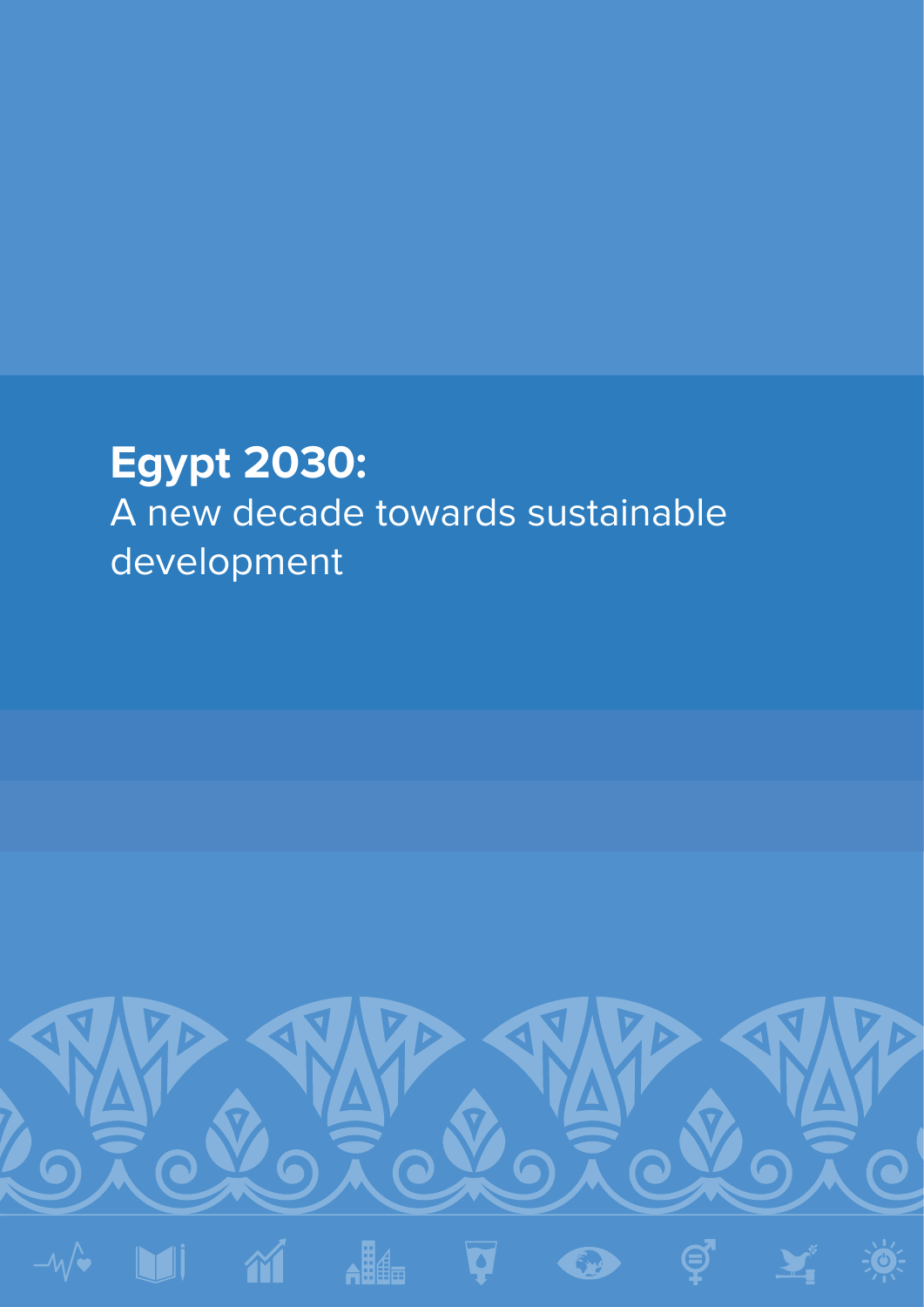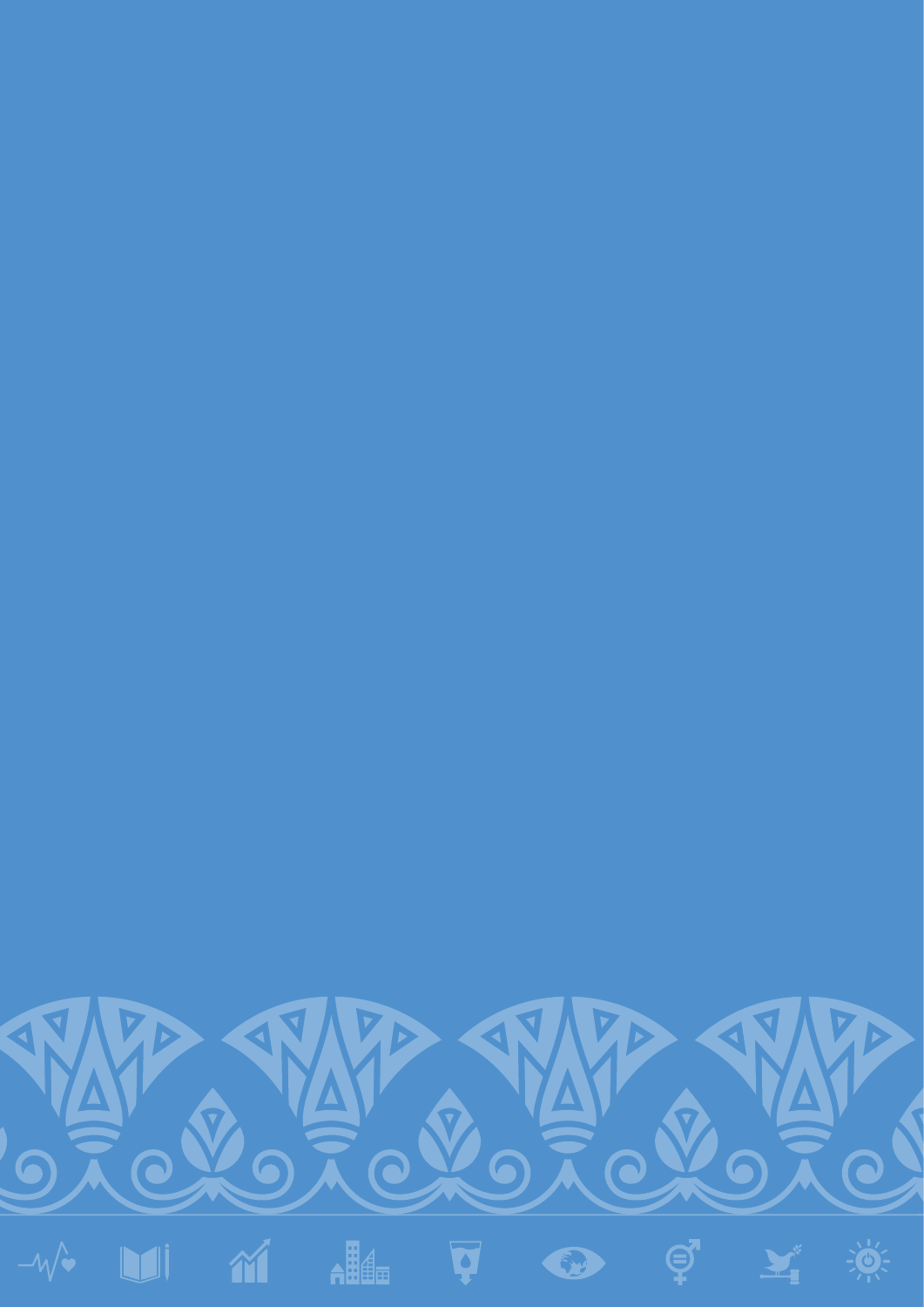The world is still living through the ongoing emergency of the COVID-19 pandemic, which revealed fragilities that far exceed the realm of global health. The pandemic has resulted in a deceleration in progress towards achieving the Sustainable Development Goals, which are now in their sixth year and still represent humanity's outline for a better future. In January 2020, the United Nations declared the decade from 2020 to 2030 to be the 'Decade of Action' in terms of accelerating the implementation of the Sustainable Development Goals. However, the COVID-19 pandemic has made the planned action both more difficult and more urgent at the same time. It has also demonstrated the importance of developmental goals and the necessity of working to achieve them, as well as the importance of focusing on the human Right to Development. The COVID-19 pandemic has led to the deaths of hundreds of thousands of people and infected millions, has brought economies to a halt, and has distorted every aspect of modern life. However, it is more than just a health crisis; it became an economic, humanitarian, security crisis, as well as a crisis in terms of human rights. Measures taken to address the pandemic therefore require rethinking not only the approach to managing the development process at the national level, but also regionally and internationally. In addition, countries must factor in the COVID-19 pandemic's implications when considering their plans to achieve sustainable development, as it has consequences for all.

In light of what has been captured in the first part of the Egypt Human Development Report 2021 in terms of major structural reforms in Egypt's development pathway during the last half of the decade 2011-2020, this second part of the Report discusses prospects of future areas of work to further complete the development pathway within the framework of national priorities identified by the SDS: Egypt Vision 2030. This mandates that Egypt adopt an ambitious plan of action for a new Decade of Action 2021-2030 that will take into consideration the difficult global conditions that have resulted from the COVID-19 pandemic.

It relies on innovative programmes that offer smarter solutions to overcome the challenges in various developmental areas and to work on moving forward on the path to achieving sustainable development, based on the principles of equality, inclusion and the capacity to deal with risks in a manner that protects society from any future adverse developments, by incorporating the element of risk hedging as a main component of the development approach and policies. The new decade of achievements sets its sight on Egyptian citizens, and will contribute to boosting current efforts aiming at enhancing the development progress in Egypt to benefit all its citizens without discrimination, leaving no one behind.

Egypt's path to sustainable development in the next decade will likely benefit from the set of developmental practices established during recent years. It has adopted a coherent approach combining the human rights perspective and planning and implementation processes in an unprecedented way, allowing the identification of urgent issues that concern all Egyptians and weigh on executive action, and has dealt with these issues with an unprecedented coherence and comprehensiveness.

It should be noted that achieving sustainable development during the Decade of Action will require the same strong political backing that has been the primary driver of the developmental and structural reforms that were implemented over the past six years, and which reflects a real desire for reform among all individuals in society.

Consequently, the general framework of Egypt's work plan for the decade of achievements is based on a set of elements, including: the principles governing the development process in Egypt, derived from the 2014 Constitution (which contained many elements of the Sustainable Development Goals), the goals are to be achieved via an integrated approach that takes into account the linkages and the interdependency between goals which will contribute to saving efforts and resources, and help design successful imple-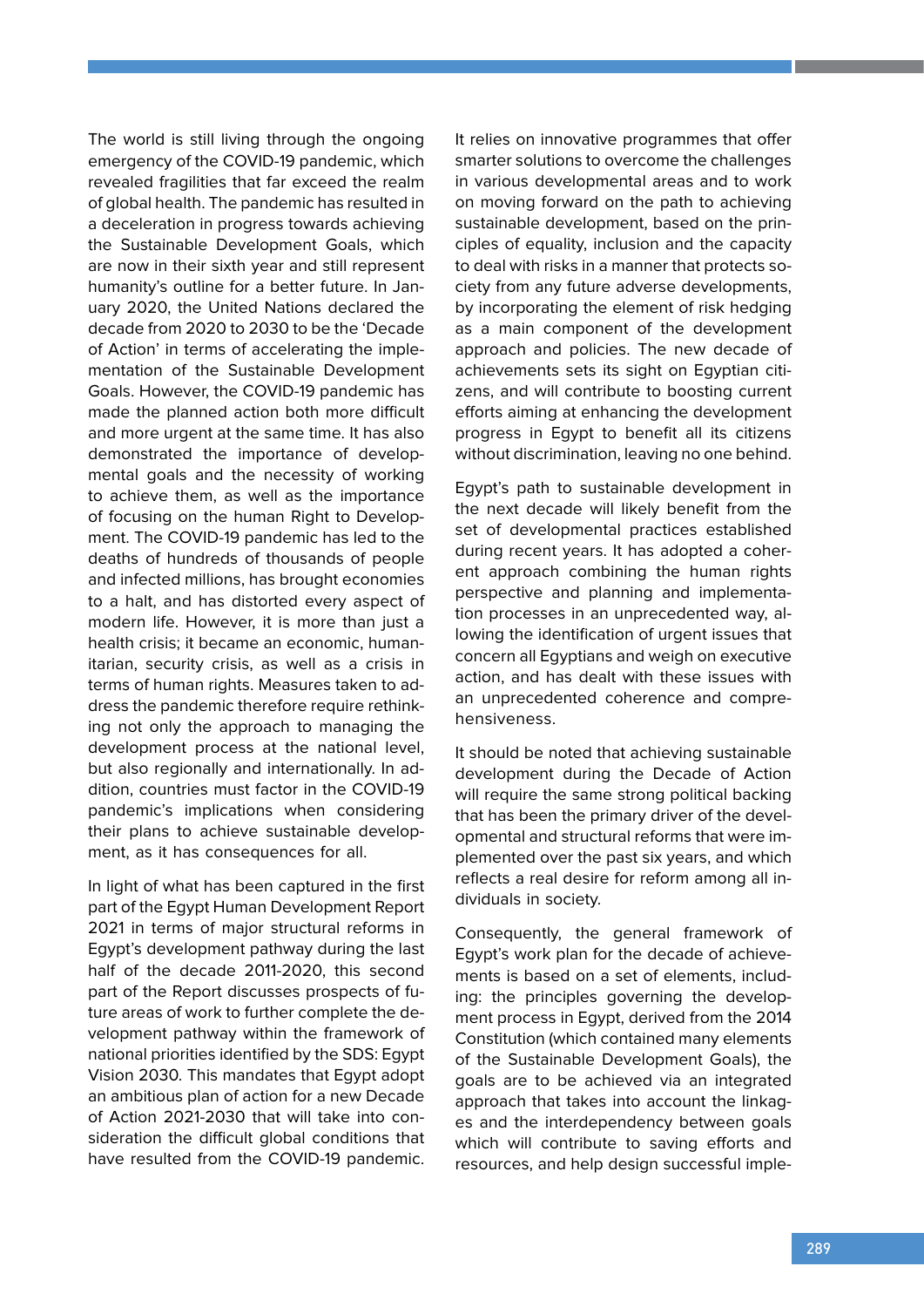mentation mechanisms required to achieve the goals.

# **The principles governing Egypt's development prospects**

Development strategies cannot succeed, especially in the wake of the COVID-19 pandemic and its repercussions without adherence to the principles of equal opportunity and of giving everyone a fair opportunity to enjoy the proceeds of growth. Egypt's 2014 Constitution laid down a set of key principles that establish this commitment, and Egypt should continue to follow them on its path to achieving the Sustainable Development Goals over the next decade. The Constitution contains various articles reflecting the essence of the Sustainable Development Goals, which emphasize the necessity for the developmental process to ensure equal opportunities for all people in order to realize their capabilities in a framework of dignity and equality, and for all to enjoy a life of prosperity and fulfilment of their aspirations.

The 2014 Constitution includes principles that affirm the Right to Development and establish the right of Egyptians to a decent life in all aspects. It includes the fair distribution of the proceeds of development and a reduction in income and growth disparities, achieving a geographic, sectoral and environmental balance. It also affirmed the importance of maximizing investment in human energy within the framework of human development. Moreover, the Constitution has clearly established the State's role in providing education and health services and fostering scientific research as a right for all citizens and at a quality consistent with international standards. The Constitution also sets out minimum governmental expenditure for these sectors; these expenditures are supposed to gradually increase in line with international spending levels. Egypt is also one of the countries that has enshrined the right to housing in its Constitution; Article 78 mandates that the State shall ensure citizens' right to adequate, safe and healthy housing in a manner which preserves human dignity and achieves social justice.

The Constitution pays considerable attention to the issue of gender equality and the enhancement of women's rights and contains articles that mandate gender equality, non-discrimination, women's right to be appointed to judicial bodies, the protection of women from all forms of violence, and women's participation in political life. It stresses the State's commitment to the international agreements that it has adopted on this topic, such as the Convention on the Elimination of All Forms of Discrimination against Women, the 'Universal Declaration of Human Rights', and the African Charter on Human and Peoples' Rights.

The Constitution also lists special provisions for the protection and preservation of the environment. Articles 45 and 46 impose major political and social commitments for environment protection as one of the pillars of sustainable development.

Furthermore, the 2014 Constitution also aims to consolidate the values of democracy and freedom, ensuring the freedom to form political parties. Several articles were amended in 2019, and the amendments put in place additional guarantees to enhance the political participation of the most vulnerable, such as women, young people, persons with disabilities, workers and farmers, by ensuring their representation in the House of Representatives. In addition, in Article 218 the Constitution outlines the State's commitment to combating corruption and enhancing the values of integrity and transparency.

In addition to the Constitution, governance represents one of the main components for achieving sustainable development. A common characteristic among developing countries that have achieved development progress is their adoption of key elements of good governance. Good governance (including the efficiency and efficacy of public services and rule of law) helps in achieving economic growth, as does the quality of institutions. The efficacy of governmental institutions is a major contributing factor in the reduction of poverty, as these institutions are the basis for achieving prosperity and growth. High-quality institutions help make investors feel secure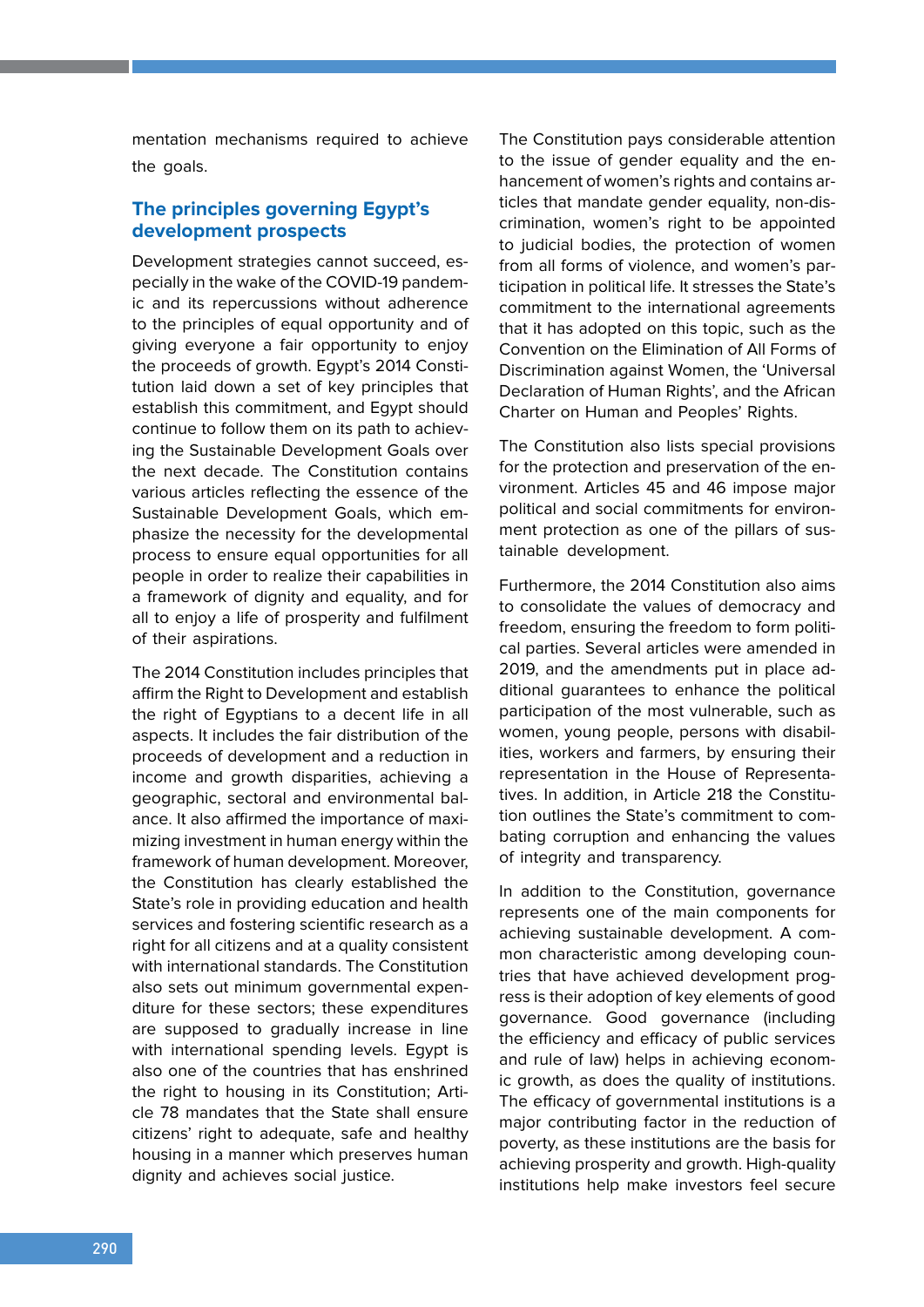by enhancing issues related to intellectual property, the rule of law, and special incentives. Social and economic goals should be anchored by strong institutions, robust social insurance systems, citizens' enjoyment of freedoms and suitable political representation, and a society anchored on participation and a widespread culture of anti-corruption.

Strengthening security and combating terrorism is another key component for a sustainable development process, as the dire consequences of terrorism can severely impact the process and hinder its achievement. The spread of terrorism and extremism also impacts the confidence of investors, limits foreign direct investment, reduces tourism and causes fear and distress for ordinary people. As a result, the prevalence of terrorism can limit people's political and economic participation and their participation in decision-making processes. In recent years, Egypt, alongside most countries worldwide, has been subject to terrorist attacks that have affected developmental processes. Were it not for Egypt's success in creating security and stability and combating terrorism over the past few years, the country would not have been able to achieve the developmental successes it has. It is therefore essential that security and combating terrorism are included among the governing principles of Egypt's sustainable development process.

Egypt's economic development vision since 2014 has been the continuation of its orientation towards a free economy and the primary role of the private sector alongside a greater role for the State. The State's role is especially important in establishing and developing strong infrastructure that advances development and in providing more and better services for citizens, as well as its prioritization of the poor, as demonstrated by the construction of social housing projects, the reduction in the numbers of informal settlements, the social protection programmes, and several health initiatives and campaigns. These measures attempt to take into account the balance between considerations of comprehensive development in the long term and pressing problems and need to improve Egyptians' living conditions in the short term.

Sustainable development will not be achieved without strengthening partnerships and regional, continental and international cooperation. Egypt is a pivotal country in the Middle East and North Africa and it is not focused only on the national scale on its path to achieving sustainable development. Egypt also assesses changes at the regional, continental and international level, especially in view of the difficult and volatile regional and global circumstances that threaten the Right to Development. The significance of partnerships and international cooperation in attaining sustainable development is reflected in Goal 17 of the Sustainable Development Goals, which outlines the importance of partnerships and cooperation to achieving sustainable development. Egypt is therefore aiming to make progress through boosting these partnerships and through openness to the international community in all its forms, as one of the most important governing principles for achieving sustainable development during the upcoming decade.

#### **Desired outcomes**

To achieve sustainable development, attention should be paid to all the developmental goals without distinction. In its progression towards sustainable development in the next decade, Egypt should deal with different structural issues to create a robust developmental push through focusing on all areas. One of the lessons learned from Egypt's development progress over the past decade is that the partial addressing of some dimensions or levels are not the ones yielding major results. Accordingly, Egypt intends to focus on four basic themes as part of its plan to reinforce the path to achieving sustainable development: leveraging the level of human development in its various aspects; continuing the development push and ensuring inclusive growth; adapting to climate change and improving the environmental situation; upgrading the quality of services and the readiness of public institutions.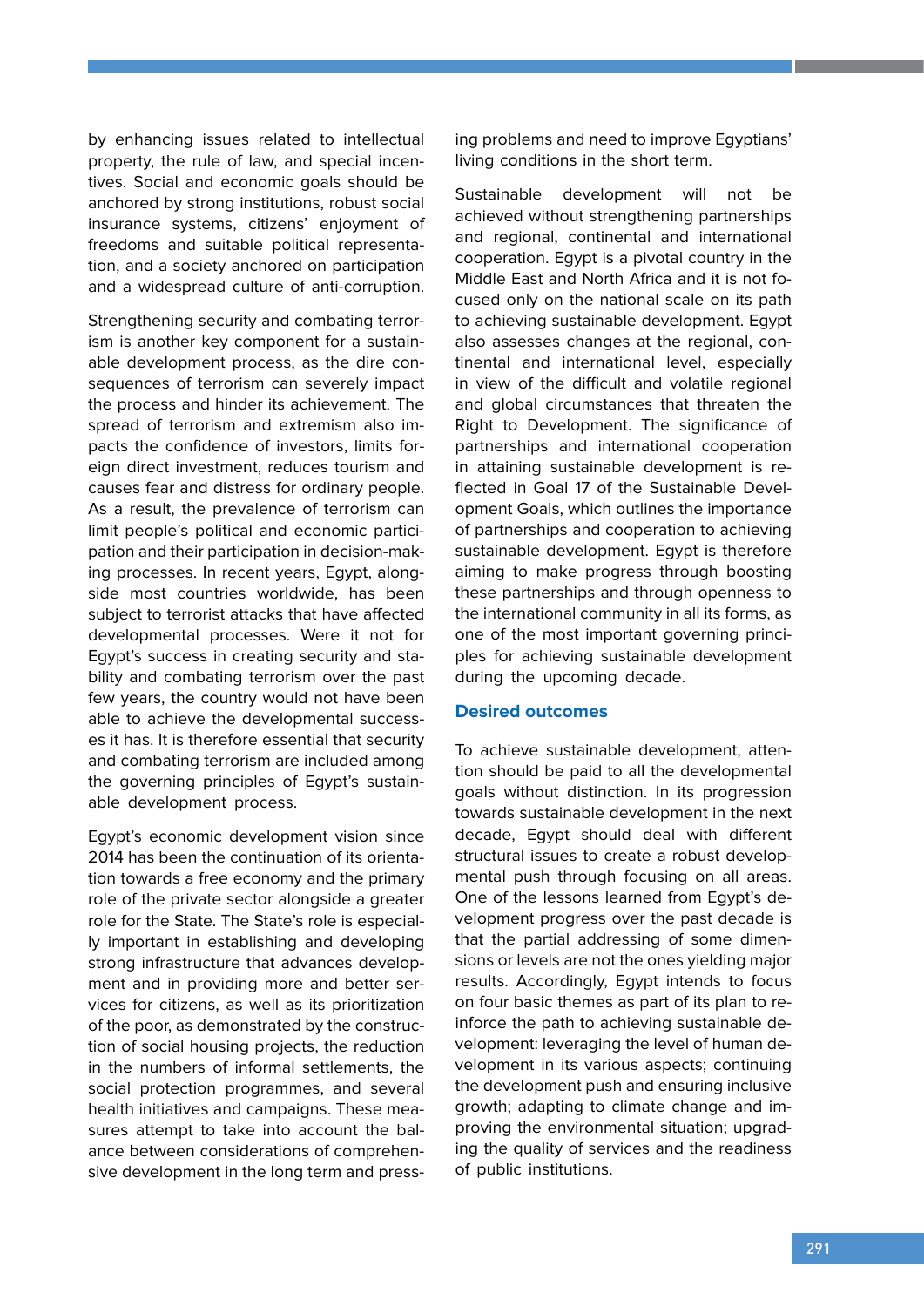## **Improving all levels of human development**

The concept of investment in people has gained attention from successive governments in Egypt, and as a result, various reforms and improvements to the health and education systems and right to adequate housing have been introduced. These reforms primarily aim to expand the provision of services. The next 10 years will witness continued commitment and a clear tendency in Egypt to introduce more radical reforms and real changes in investment in human capital, along with more focus on the dimensions related to quality and competitiveness.

In planning for investment in human capital, Egypt needs to consider the issues of overpopulation and poverty. The population issue is one of the main challenges that affects the development process as it still negatively impacts the returns of development, the quality of life of Egyptians, and the quality of services provided. It is both a cause of poverty and a result of it.

In light of the repercussions of the COVID-19 pandemic, Egypt needs to expand the adoption of the concept of investment in human capital to include five aspects: improving the quality of services in the field of public health; improving the quality of education to include digital skills; ensuring the provision of adequate housing; providing advanced and flexible social protection mechanisms; and boosting the empowerment of women in all fields.

There is a set of upcoming policies that the government is seeking to implement that represent the targeted goals of Egypt's sustainable development path over the coming decade. These policies seek to increase governmental expenditures on the education, health and housing sectors in order to achieve constitutional targets. They will also increase allocations for asset maintenance and overcoming challenges related to the weak infrastructure of utility services. This is in addition to bridging the increasing gap between educational outputs and the demands of the labour market. These policies aim to review the institutional structures of the health, education and housing sectors; to reduce as much as possible any overlap or conflict in the mandates of the different authorities involved; to support and expand investments in the community education and health systems; and to eliminate informal and unsafe settlements. It also seems necessary that Egypt deal with the increasing pressures on services caused by its continued population growth.

Objectives for social protection include working on expanding the Takaful and Karama social safety net programme, with more scrutiny directed at targeting, especially of families living in extreme poverty. Another objective is to increase spending on subsidies and social grants, establishing and unifying databases for all components of the social protection system, strengthening institutional reform and coordinating between the non-governmental entities that provide social assistance and play protective roles such as religious institutions and NGOs. In addition, financial, institutional and human resources should be provided to ensure the effective implementation of both the Social Insurance and Pensions Law *(Law No. 148 of 2019)* and the Comprehensive Health Insurance Law (Law No. 2 of 2018), as they are the cornerstone of the new social and health insurance system, while supporting moves to eliminate any discrimination or disempowerment.

To further enhance the gains of women's empowerment, the targeted objectives include building human capacities and strengthening gender-based planning; taking gender into consideration when conducting any statistical surveys; strengthening the follow-up and evaluation systems of programmes on women's empowerment; and ensuring the correct and strict implementation of laws relevant to women's rights. This is in addition to supporting interventions related to women's political participation and working on raising awareness of gender issues and overcoming misconceptions, in coordination with civil society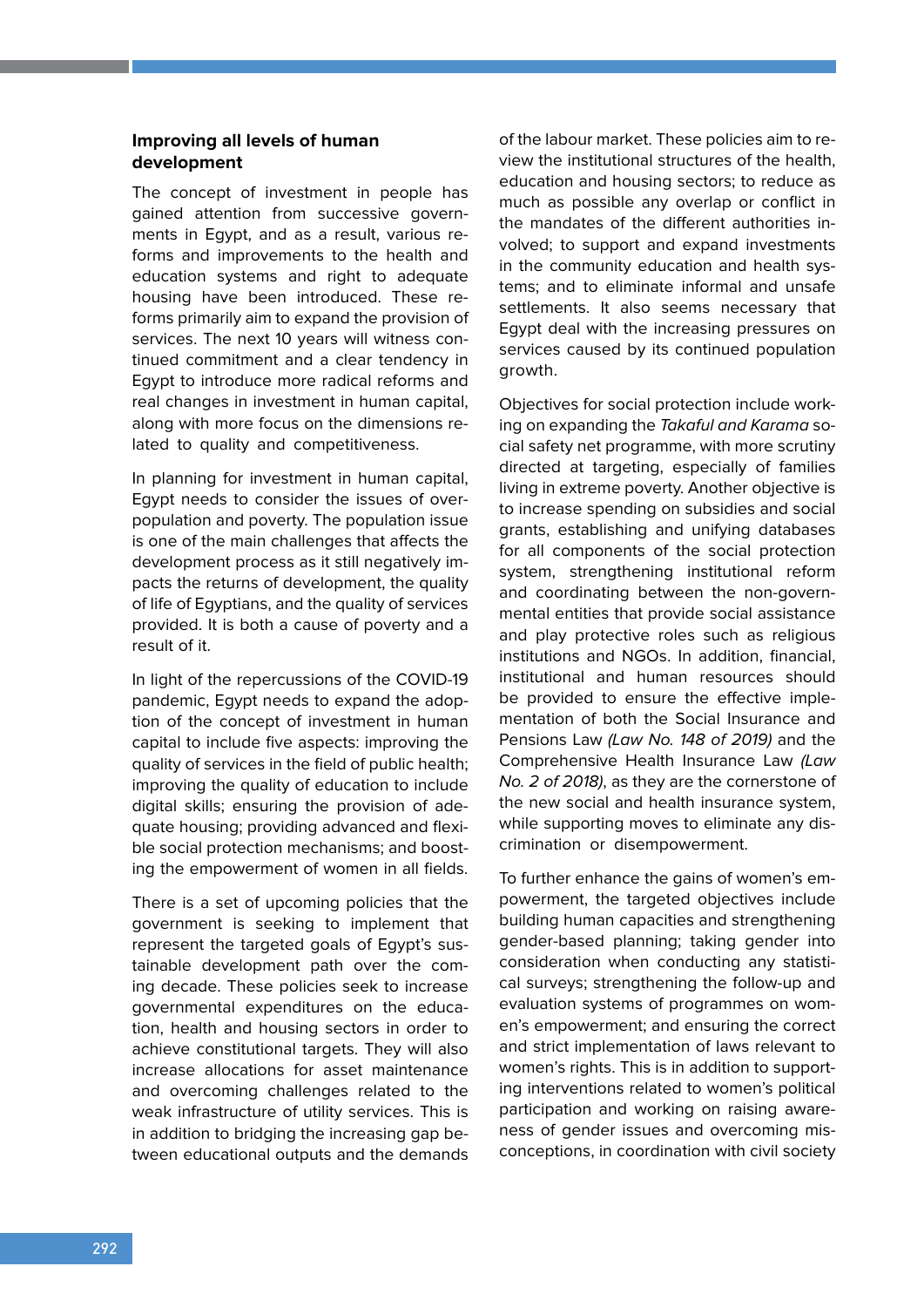organizations, women's empowerment mechanisms, the private sector, and the media.

## **Strengthening the development push and ensuring inclusive growth**

Egypt has made significant achievements in development over recent years and these successes must be safeguarded and expanded, considering the global crisis of the COVID-19 pandemic. In light of this crisis and other issues such as uncertainty and a scarcity of resources, Egypt is seeking to adopt economic and public policies that take into consideration readiness to manage risk.

In recent years, Egypt has sought to implement a national economic and social reform programme to bring about real structural change. In light of the global economic impacts of the pandemic, Egypt should continue to advance this programme in order to transform its economy into a productive, knowledge-based economy that has competitive capabilities on the global stage. Egypt should focus on productive activities, particularly industry, in accordance with national goals and in conformity with the private sector, which has a key role to play in the development process. It has proven clear that, amid the COVID-19 pandemic, economies that depend on manufacturing industries performed better during both the crisis and the recovery stages.

To continue progressing its development pathway over the next 10 years, Egypt will also seek to continue its efforts towards structural reform, with a focus on productive activities, and on fostering a business environment that will allow the private sector to play an appropriate role in these activities. It will also seek to reduce the negative effects resulting from Egypt's rising debt service through better management of public debt. It is also seeking to lift customs and non-customs export restrictions and to simplify procedures to boost exports and competition. Furthermore, Egypt will work to support economic policy analysis at the level of decision-making so that it goes beyond the analysis of macro indicators, to

assess the extent to which Egyptians' Right to Development has been fulfilled and how well the country's overall economic performance is reflected in their living conditions. It should also analyse the extent to which the distribution of the proceeds of development is equitable, both in terms of individual and regional distribution. Moreover, Egypt is also aiming to promote the optimal use of resources by continuing its efforts to move away from energy subsidies, especially of petroleum and electricity, which are consumed most by the highest income groups. Instead, it will continue to subsidize food and those social programmes that benefit the poorest most, in order to increase distributive justice and overcome poverty.

During the next decade, Egypt is seeking to implement the second phase of its national economic and social reform programme. The programme targets, for the first time, the real economy with serious and purposeful structural reforms, by transforming the Egyptian economy into a productive economy based on knowledge and competitive capabilities in the global economy. This aims to encourage inclusive growth, create decent and productive job opportunities, diversify and develop production patterns, improve the investment climate and business environment, localize industries, and increase the competitiveness of Egyptian exports to achieve sustainable economic development and comprehensive and sustainable economic growth.

The programme includes six pillars, classified into a main pillar that aims to restructure the Egyptian economy with a focus on the real economy, and other, complementary pillars, which include: the business environment and the development of the role of the private sector, the flexibility of the labour market and increased efficiency of vocational training; human capital (education, health, social protection); financial inclusion and access to finance; and the efficiency of public institutions, governance and digital transformation.

The first and main pillar includes three productive sectors which have also been iden-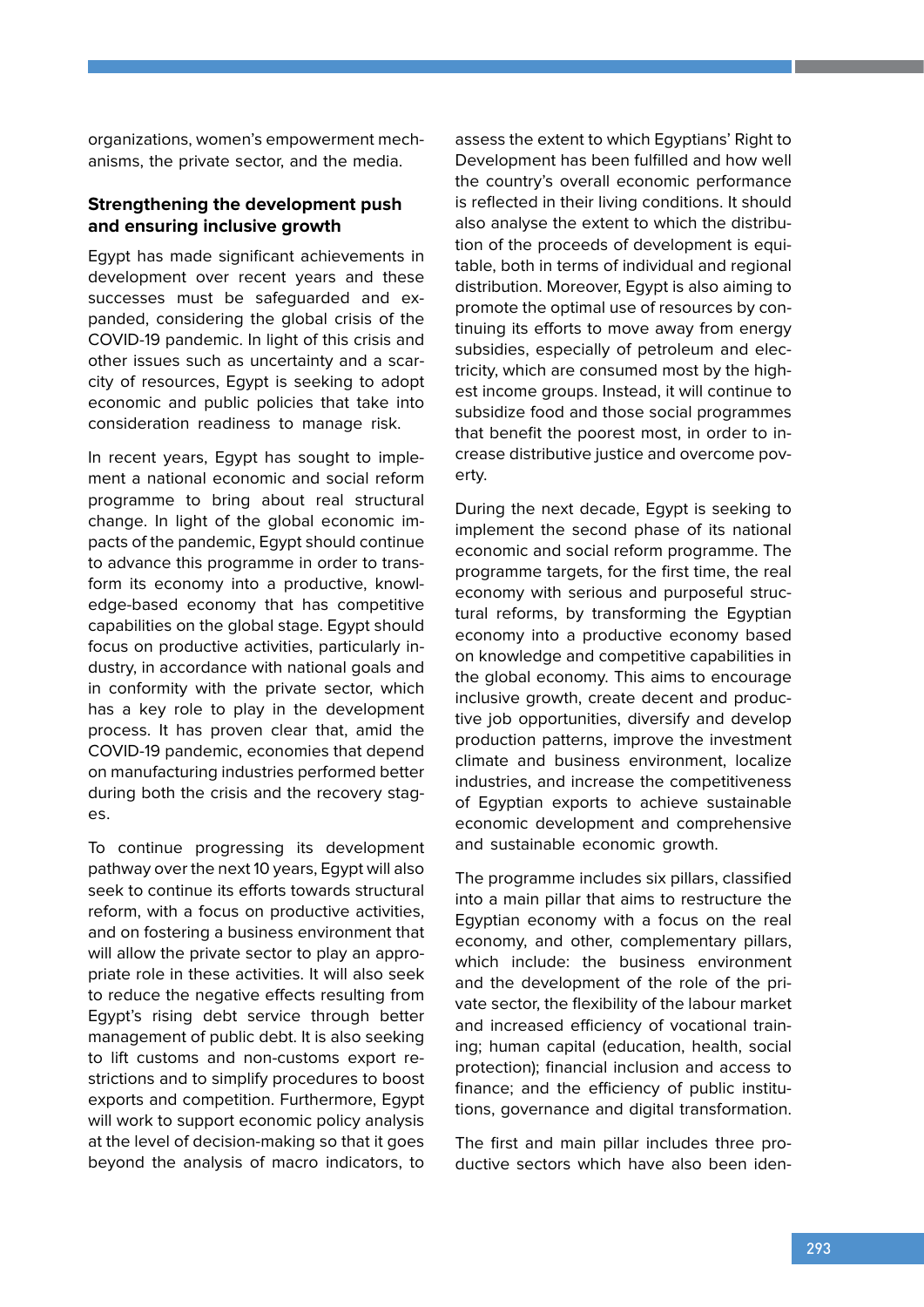tified as a major priority for the structural reform programme, in accordance with the State's objectives and in agreement with the private sector in order to encourage investment and develop the business environment. The productive sectors that have been identified are the agricultural sector, the technology-intensive manufacturing sector, and the communications and information technology sector. In parallel with the implementation of the various pillars of the structural reform programme, there will be support for the service sectors that complement and support the productive sectors, and which are able to create job opportunities and provide foreign currency. These sectors include logistics, the construction sector, and the tourism sector, in addition to enhancing the green economy.

# **Adapting to climate change and improving environmental conditions**

TThe COVID-19 pandemic has demonstrated the urgent need to restore balance to the relationship between mankind and the natural world, and pandemic recovery measures must therefore also be coupled with moves to tackle climate change. Egypt is highly vulnerable to climate change and faces many risks that threaten its environmental sustainability, and which can be exacerbated by its growing population's increasing demands on an already limited resource base, and the continuing decrease in its freshwater share per capita.

Egypt has made significant progress over the past few years in establishing the institutional framework for dealing with climate risks and developing qualified national capabilities. However, there is an urgent need to develop national capacity with respect to climate science research, in order to better understand climate change and its impacts on coastal areas, water resources and human health. Consumption patterns in Egypt have seen radical changes in recent decades, supported by economic growth, technological developments and social and cultural factors, and this has exacerbated waste-related problems.

To address this issue, Egypt is targeting a number of goals in the decade of achievements, including work on changing consumption habits through education and public awareness, and moves towards building a circular economic model by expanding both recycling and reuse processes. In addition, Egypt is aiming to direct government spending and procurement towards green services and products, to continue promoting the new trend towards green bonds, and to foster a better understanding of the interrelationship between water, energy, food and climate policy. This understanding is important in creating an informed framework to identify the tradeoffs and synergies that meet the demands for these resources, without compromising sustainability.

During the upcoming decade, Egypt will continue the implementation of new policies for the development of the solid waste management system and will finalize the ambitious programme to purify Egyptian lakes and develop and maximize their utilization. It will also complete the programme of cleaning and lining of irrigation canals and drains to deal effectively with the issue of water scarcity.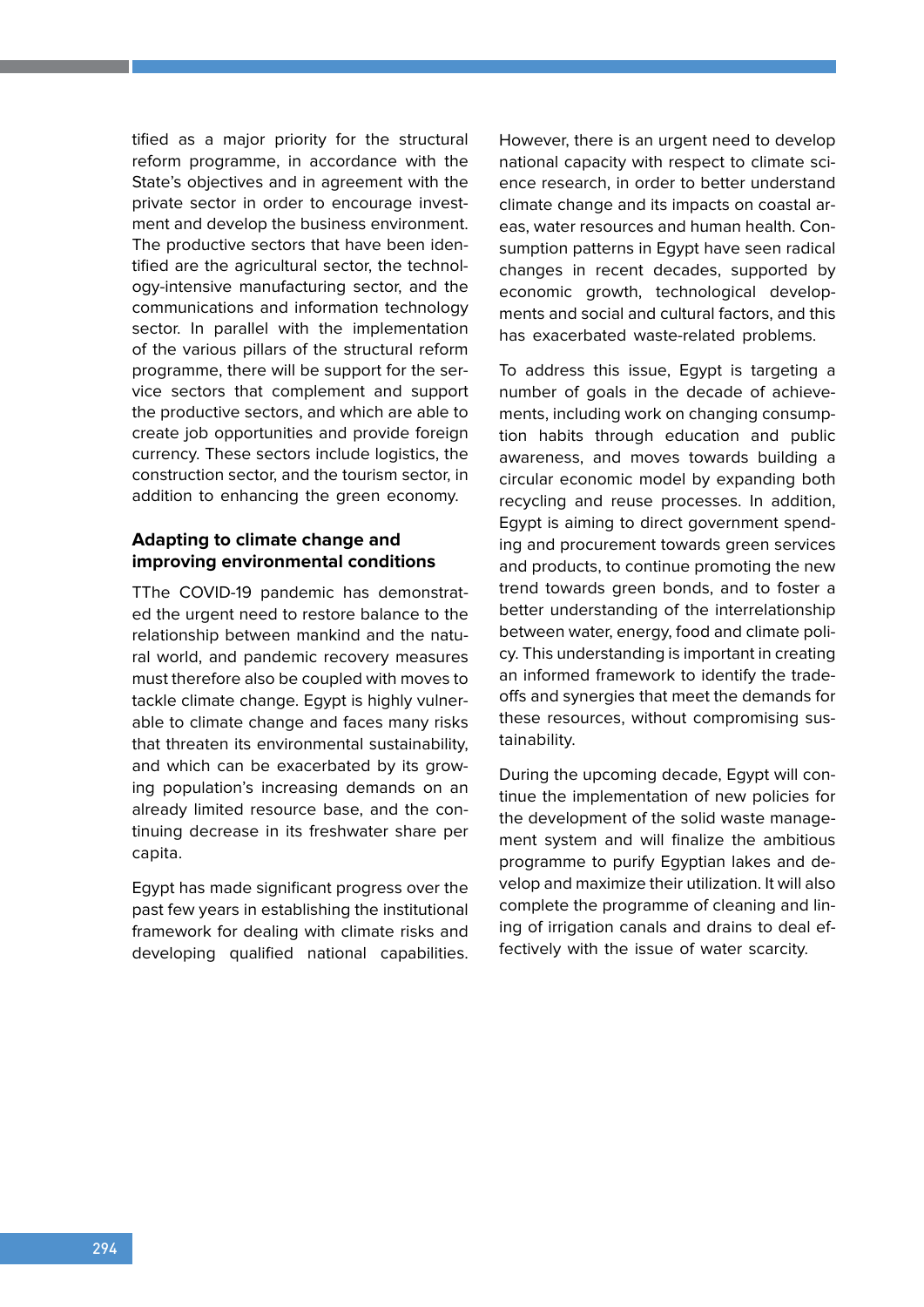## **Box 7.1 Nature conservation**

- **•** UNDP is a lead agency in nature conservation. It supports 18 out of 30 protected areas in Egypt which have global significance. This includes basic services in protected areas to help upgrade these areas to world-class eco-touristic sites, in addition to public awareness and capacitybuilding. These areas include, but are not limited to, Wadi Al-Hitan, or "the valley of the whales," and the climate change museum in Fayoum, which is the first of its kind in the Middle East. The museum displays rare fossils of whales that date back over a million years.
- **•** UNDP uses a distinct approach to implementation that seeks to involve local communities in the protection of the environment through community-based natural resource management (CBNRM). This approach also helps local communities generate incomes.
- **•** In Egypt, approximately 80% of inbound and local travellers visit the Red Sea region, one of the most sensitive remaining biodiversity hubs in the world. However, the increasing influx of tourists to the area has created additional pressure on its ecosystem through issues such as waste generation, littering, unsustainable diving, snorkelling practices, and the feeding and collection of marine species.
- **•** UNDP, in cooperation with the Ministry of Environment, launched a marine conservation campaign which aims to protect the Red Sea's marine and coastal environment and to alleviate the pressures placed on its ecosystem, through a series of awareness-raising videos, posters and billboards. The campaign was the first of its kind in the MENA region.
- **•** The campaign was part of Eco Egypt, a nationwide campaign which aims to give the public information about these protected areas, such as their unique features, where to stay when visiting, activities for visitors, and who to meet among the local communities.

# **Upgrading the quality of services and the readiness of public institutions**

Public services provided by the State to citizens include water and sanitation services, health care, infrastructure, transportation, lands registration systems, and the issuing of licenses, among others. Citizens usually evaluate governmental performance as a whole through their experiences in obtaining these services, as they are considered the main channel for communication between the people and public institutions, and function as an expression of the principles of governance. The delivery of good public services is characterized by effectiveness in reaching targeted groups and the efficient use of available resources, and accordingly, public services become more competent and efficient when they are closer to citizens and their actual

needs. A shift towards systematic decentralization based on protection of the interests of the State and citizens thus boosts efficiency in the provision of services, as a result of the closeness of local bodies to the needs of citizens and their ability to provide better-quality services based on those needs.

The provision of services is linked with the issue of justice, and Egypt will work in the coming decade on providing basic services efficiently and effectively to all citizens, including the poorest, in order to achieve justice among members of society. The link between the concept of justice and the provision of services is due to citizens' levels of satisfaction with public services increases when justice, i.e., distribution of resources and provision of services to the most vulnerable, is taken into consideration.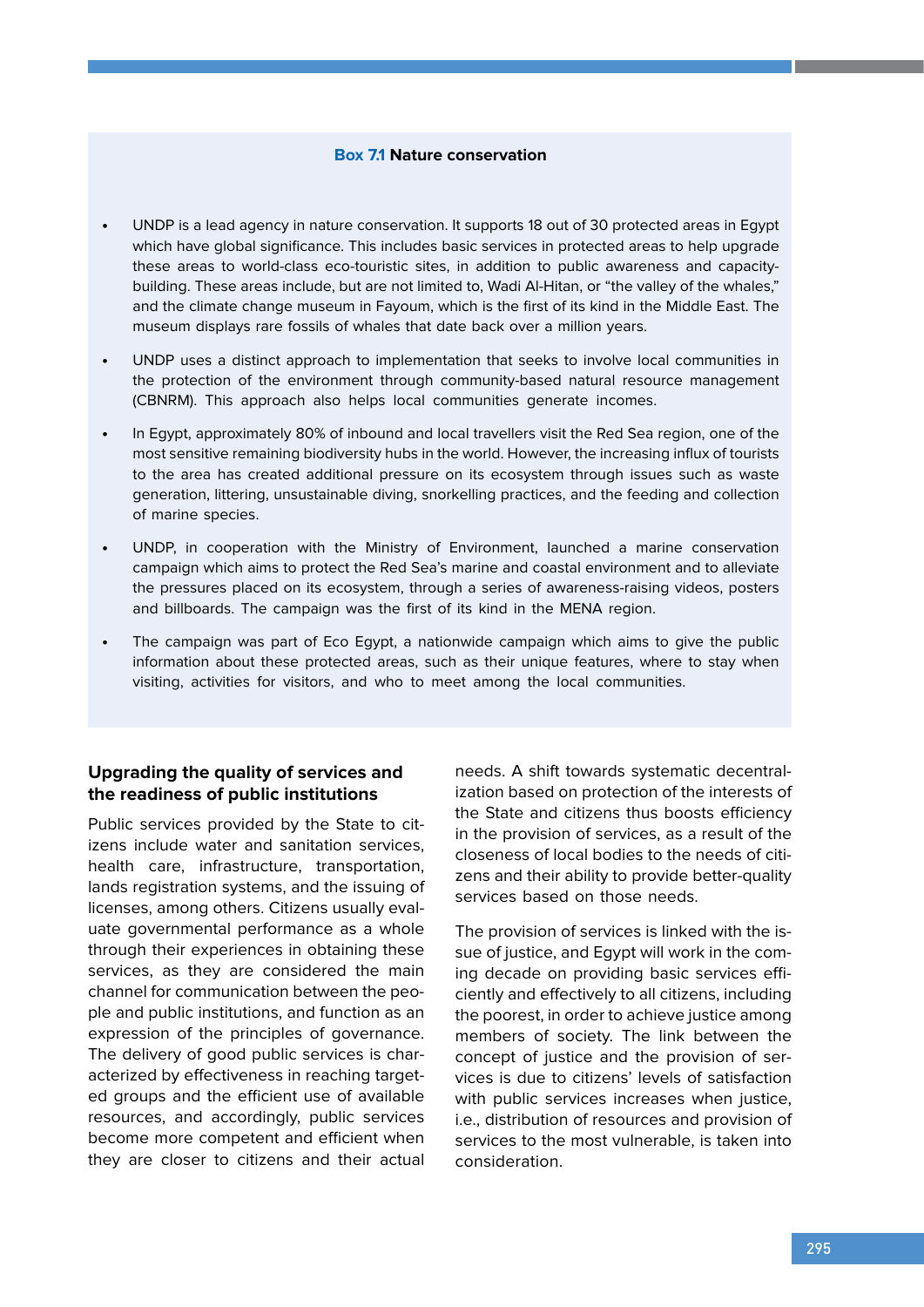During the next decade, Egypt will seek to improve the quality of public services by advancing efforts around digital transformation and simplifying governmental procedures. It will also empower local administration by accelerating the issuing of laws on public planning and local administration, as well as by increasing the investments directed to the governorates according to financing formulae that take into account the development disparities between the different governorates.

The COVID-19 pandemic has demonstrated the need for public institutions that are ready to respond to and manage crises effectively, and that are able to carry out their responsibilities and allow citizens continuous access to facilities at times of crisis. In this regard, in its quest to achieve sustainable development, Egypt seeks to enhance the readiness of public institutions and their ability to swiftly respond to crises, and to build the human and institutional capacities required to deal with crises, before, during and after they occur. This is to ensure the existence of a strong administrative apparatus capable of addressing crises, and that is responsive to the needs of citizens. This can be achieved by strengthening systems for risk analysis, foresight, and capacity-building to deal with crises.

# **Necessary implementation mechanisms**

To ensure that progress is made in achieving the intended goals during the next decade, there are a set of necessary means for implementation that should be considered, as listed below.

## **• Financing for development**

Egypt has long faced  $-$  and still faces  $-$  difficulties in financing development and in limited domestic resources, low saving rates, and weak flows of needed and expected foreign investment. The resources required for the coming decade of achievements, especially in light of the impacts of the COVID-19 pandemic, means that Egypt may need to rethink existing development financing mechanisms adopted by the State. In its pursuit of achieving sustainable development, Egypt is pursuing an approach to strengthening alternative financing instruments, such as public-private partnerships, corporate social responsibility and impact investments, green and SDG bonds, debt swaps, and others, as well as building on and utilizing the efforts of the country's sovereign wealth fund as an important financing tool.

## **Box 7.2 SDGs' impact and impact investment**

- **•** Before the pandemic, it was estimated that an additional \$2.4 trillion a year would be needed to achieve the 17 SDGs' 169 specific targets across the world by 2030, with 50% of this investment needed in developing countries. COVID-19 has further reinforced the necessity of investing in social and environmental sustainability. The size of investment needed, however, is beyond the means of the public sector. As in many other countries, Egypt's public finances are facing constraints in terms of limiting debt, and public investment cannot match all SDG financing needs in the short term.
- **•** This gap calls for alternative financing mechanisms. A large portion of the investment required will need to come from the private sector. Private sector investment and private sector activities mobilize large volumes of financing for their daily activities, and there is space to shift activities away from areas that may cause harm and towards those that benefit people and the planet, without diminishing profitability.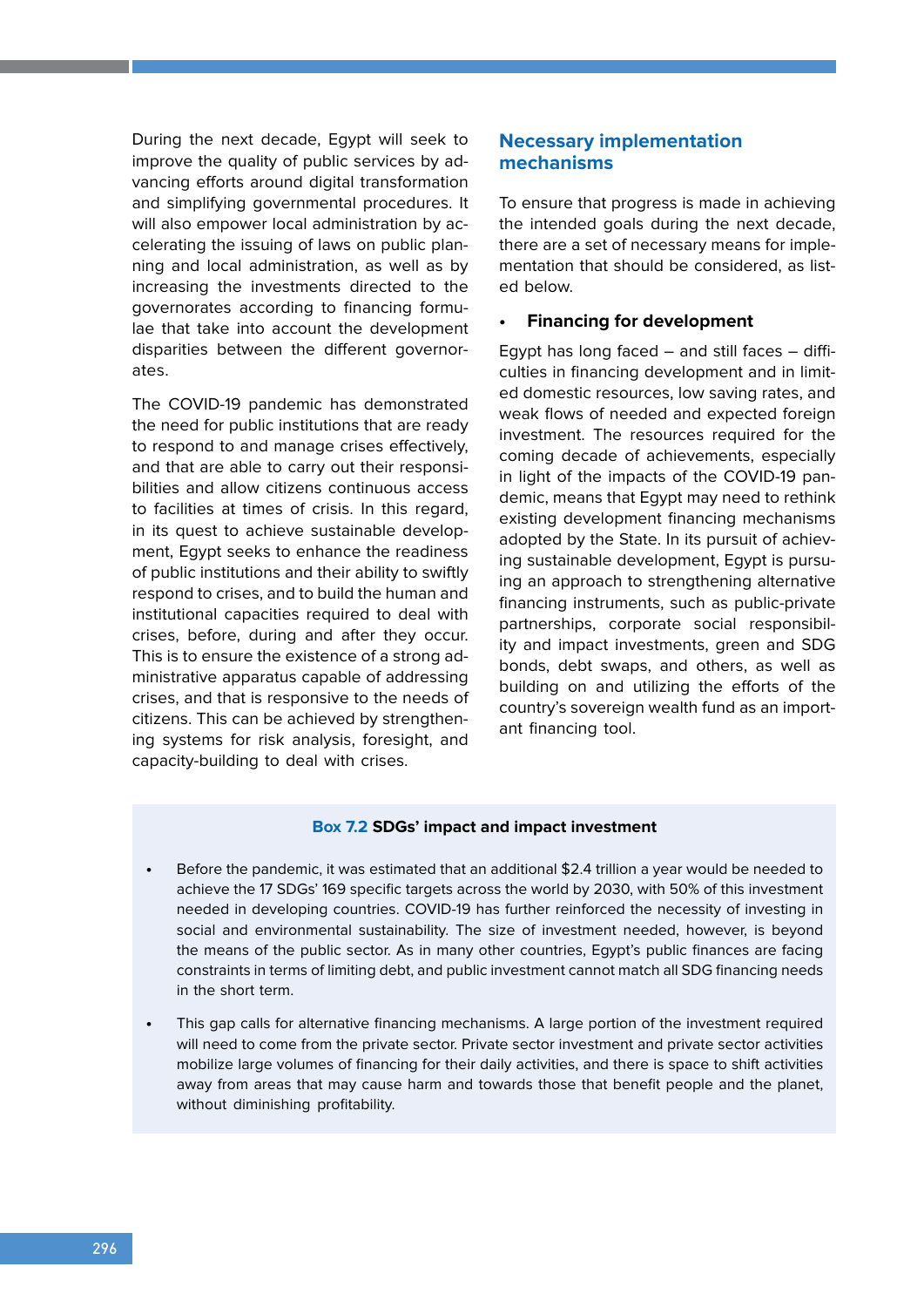## **Box 7.2 SDGs' Impact and Impact investment** (continued)

- **•** Business managers and investors, as well as business associations, are increasingly investing in new opportunities associated with the SDGs, which can be as profitable or more profitable than mainstream business opportunities.
- **•** Leading firms in Egypt are already championing sustainability reporting, and several private equity funds are already committing their investments to making a positive impact. But there is a need to go further and more systematically in helping private capital and enterprises direct their efforts toward the SDGs in meaningful, measurable ways.
- **•** The government is leading by example through the Environmental Sustainability Standards Guide: The Strategic Framework for Green Recovery, created by the Ministry of Planning and Economic Development and the Ministry of Environment. This will be applied to all public investments and can also inspire private investment decision-making. Also, to help businesses establish strategies and governance that creates impact, UNDP and OECD have teamed up at the global level to produce the Impact Standards for Financing Sustainable Development, which can be applied to business management, private equity investments and bond issuances.

## **• Data availability**

Data and information are essential elements of the efficiency and effectiveness of any organization. Accurate data provides a complete picture to allow decision makers to make sound decisions and contributes significantly to monitoring and evaluation processes. One of the most important challenges facing development in Egypt is the problem of deficiencies in databases that are needed for advanced analysis and planning approaches, and the poor predictability of the likely effects of various policy alternatives. Egypt is therefore endeavouring to develop and reform its data and statistics system and to link different databases. These efforts will be a cornerstone for the implementation of the path to achieving sustainable development.

## **• Promoting digital transformation**

In the wake of the COVID-19 pandemic and its various economic and social impacts, there is considerable momentum around digital transformation that could provide an opportunity. The issue is of great importance, as has been proven during the pandemic, and which proved the value of investment in it in past years. Accordingly, promoting digital transformation and continuing to adopt policies and approaches that support it will help accelerate the pace of work and achieve the desired outcomes of the decade of achievements.By adopting laws supporting digital transformation and ensuring safe internet use and promoting investment, Egypt seeks to consider digital transformation as part of a bigger framework; namely that of digital inclusion, ensuring that all individuals, including those most in need, have access to digital services and have the required skills to adapt to its numerous advantages and share in its benefits.